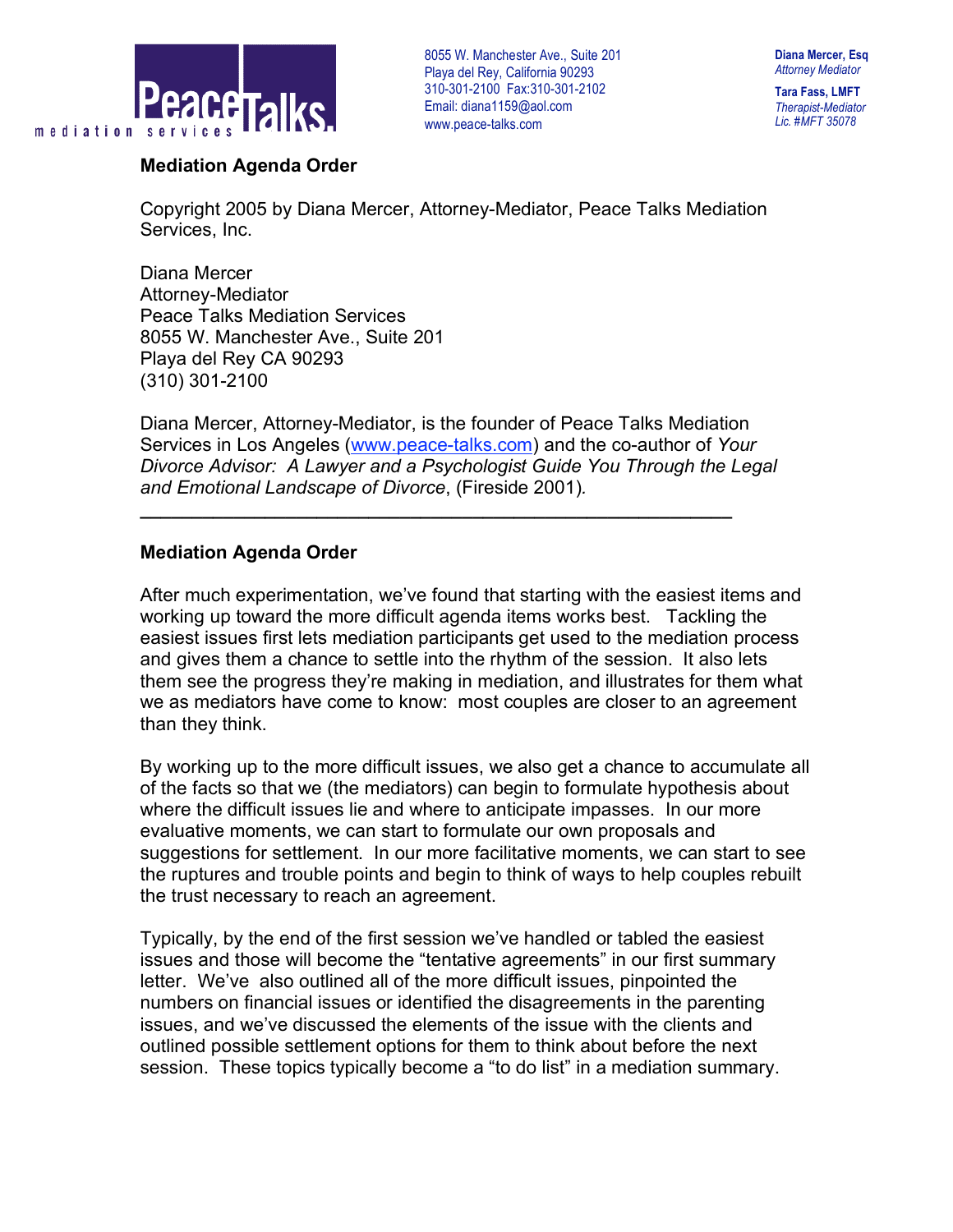

**Diana Mercer, Esq** *Attorney Mediator*

**Tara Fass, LMFT** *Therapist-Mediator Lic. #MFT 35078*

For example, if a family law mediation couple is not sure what to do with their home, we might start the discussion as follows:

How much is the home worth?

What do you owe?

 Did either of you contribute some pre-marital money or a gift from a parent that you're seeking to be reimbursed? If the other person doesn't agree, can you put together the paperwork showing the pre-marital or gift money?

If both parties would like to keep the home and buy out the other person's interest, the next line of discussion might be:

 Can either of you afford to own the home on your own? If you can afford it, is that the best way to spend your money? Will all the peanut butter and jelly sandwiches be worth it?

 If you can afford the home, can you handle all the maintenance by yourself? Is that how you'd like to spend your free time?

What kind of a mortgage loan do you have? If it's a variable rate loan, can you handle an increase in payments?

 Would you be in a position to refinance and remove the other person's name from responsibility?

 Would you be in a position to refinance and borrow enough money to pay off the other person's interest? Or are there other assets which can be traded off against the equity in the home? And if so, is this the most desirable way to allocate your money?

By the time you've broken down the agenda into these bits and pieces, you've taken some of the emotionality out of the decision and turned it more into a data conflict (see Christopher Moore, *The Mediation Process*, pages 64-65, Wiley/Jossey-Bass 2003), which lets people take back some power in making their own decision. By investigating the facts behind the decision "I want to keep the house", asking people to speak with a financial planner about asset allocation and a mortgage broker about available financing options, they start to see the house in terms of "is this the best decision for me?" rather than a competition against their spouse.

# **Resistance to Agenda Order**

Although trial and error has taught us that starting with the easiest issues and working up to the most difficult issues is the best formula for success in our practice, we often encounter resistance to this agenda order. Clients often want to start with the most difficult issue, wanting proof that mediation can really work.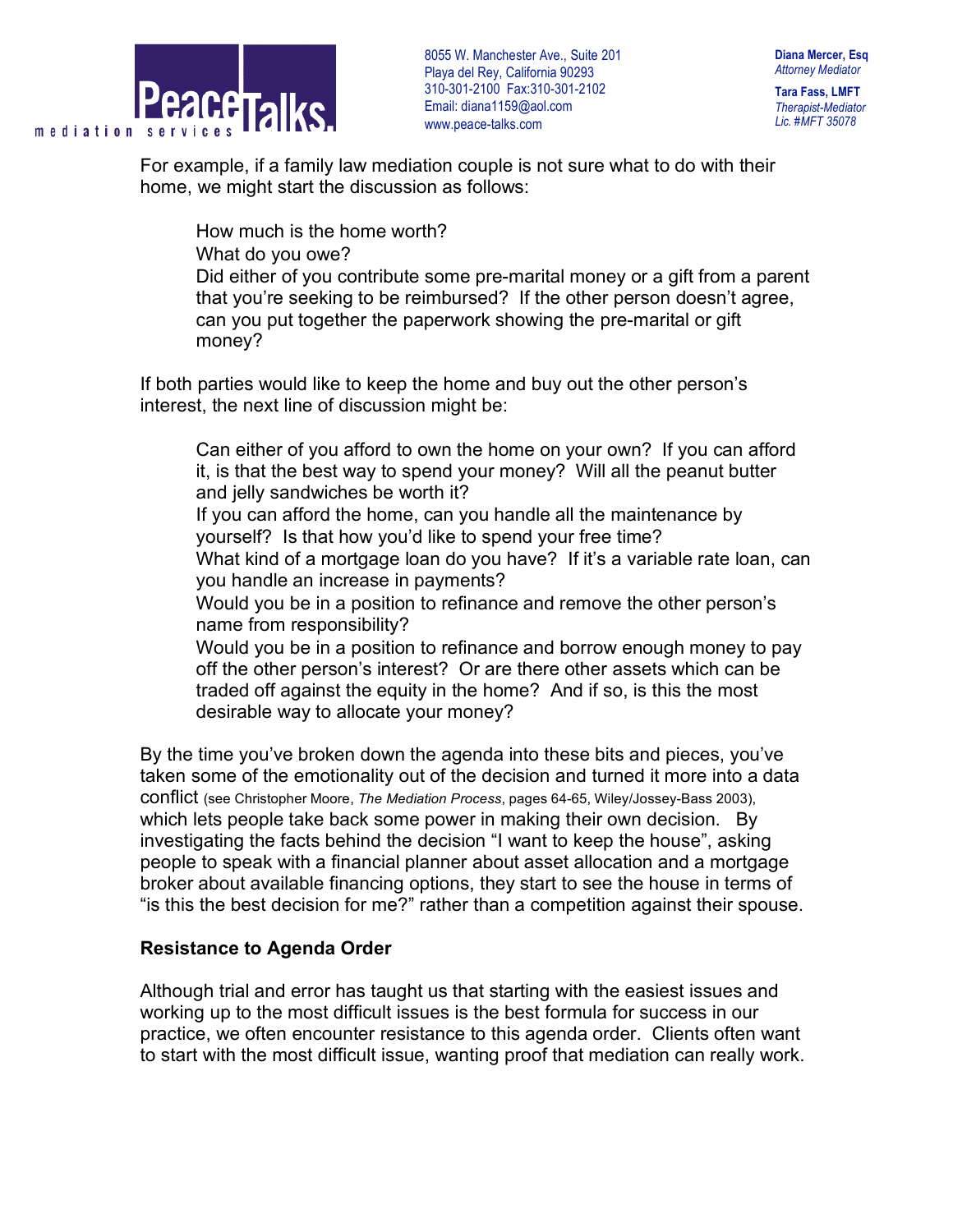

**Diana Mercer, Esq** *Attorney Mediator*

**Tara Fass, LMFT** *Therapist-Mediator Lic. #MFT 35078*

The problem we've found with starting with the most contentious issue is that the discussion can quickly devolve into low road behavior without our having gotten to know the clients well enough to help them manage this behavior and overcome impasse. The clients don't know us well enough to trust that we really are impartial and that we have their best interests in mind. We make the hidden transparent by directly asking them to make the initial leap of faith into our agenda order and explaining why we think it helps them make the best progress.

There are also a few shorthand words of persuasion we use as well:

 Gentle persuasion: If these other issues are truly simple, it will just take a few minutes to get them all down on paper, and then we can get to the issue which is really troubling you;

 Forcing the issue: Do you know how you're going to handle your 2005 taxes? Tell me about how you're going to do that (*i.e.,* mediator forces the issue by picking what appears to be the easiest issue) and let's get it out of the way quickly;

 Reality testing: Is that really the easiest agenda item? Surely the car lease is an easier issue;

Even when there is a time constraint making a contentious issue a quasiemergency, we'll start with something simple, or break the issue down into simpler issues so as not to jump right into the hardest discussion without a warmup.

### **Summary Letters as Mediation Tools**

We insist on doing summary letters. In our practice, it used to be optional, but in the name of saving a few dollars too many clients went without the summary letter and too many mediations fell apart between sessions because neither client had an accurate record of what went on during the session. Our case management compromise (so far) is that we bill for  $\frac{1}{2}$  an hour to a full hour for the summary letter, but in reality it takes us 2-3 hours to write. It's worth it to us not to have the mediations fall apart, and the clients see it as a manageable expense. We also don't give them the option of refusing a summary letter—it's just too valuable a tool both for the clients and the mediators.

**What the mediation summary letter does:** Without asking people to make a decision on the day of the mediation, the agreement about the issue is simply that they will investigate their options. The summary letter will outline the discussion, questions to ask their advisors, and the to-do list so that the clients don't have to take copious notes during the session.